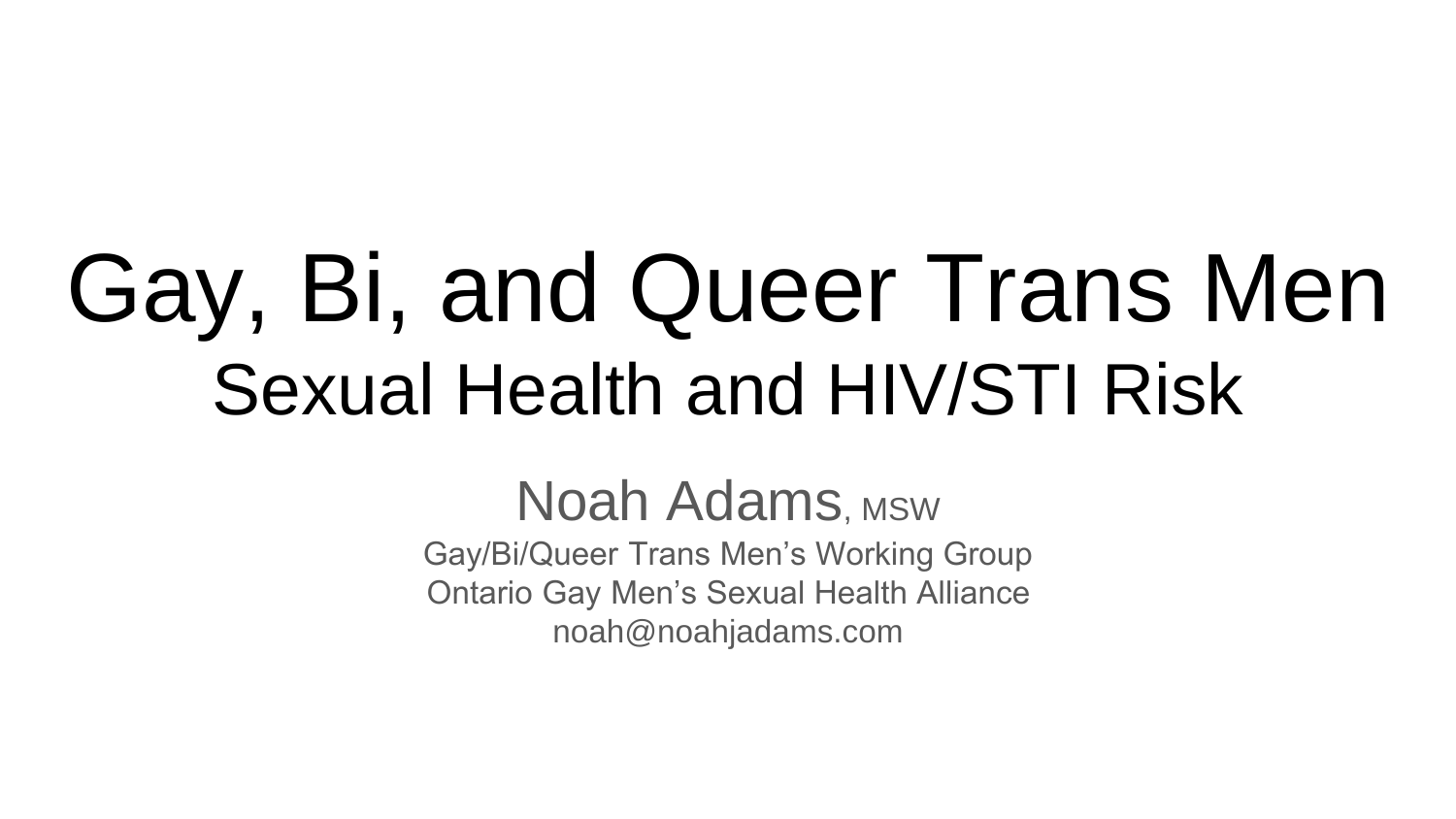## **State of research**

### **HIV+**

- Low compared to cis MSM and trans women, but still many times higher than general population (Reisner, & Murchison, 2016; Scheim et al., 2016).
- Lab confirmed: 0-4.3% (Reisner, & Murchison, 2016; Feldman, Romine, & Bockting, 2014).
- Self-report: 0-10% (Reisner, & Murchison, 2016; Scheim, & Travers, 2016; Scheim et al., 2016; Feldman et al., 2014).
- Unknown and/or never been tested: 5-57% (Reisner & Murchison, 2016; Scheim et al., 2016; Scheim, Bauer, & Travers, in press; Scheim, & Travers, 2016; Reisner, Hughto, Pardee, & Sevelius, 2016; Feldman et al., 2014).

#### **STIs**

Self-report: 5.8-52.7% (Reisner et al., 2015; Reisner & Murchison, 2016; Feldman et al., 2014).

*"Sometimes the guys will be like, 'Oh, I only have safe sex,' and what they mean is safe sex for anal sex. And they start going in the front door with no condom, and you're like 'Hello! Excuse me!'... because they associate HIV with butt sex or they think you can't get pregnant, they don't need to use a condom."*

- Sevelius, 2009, p. 8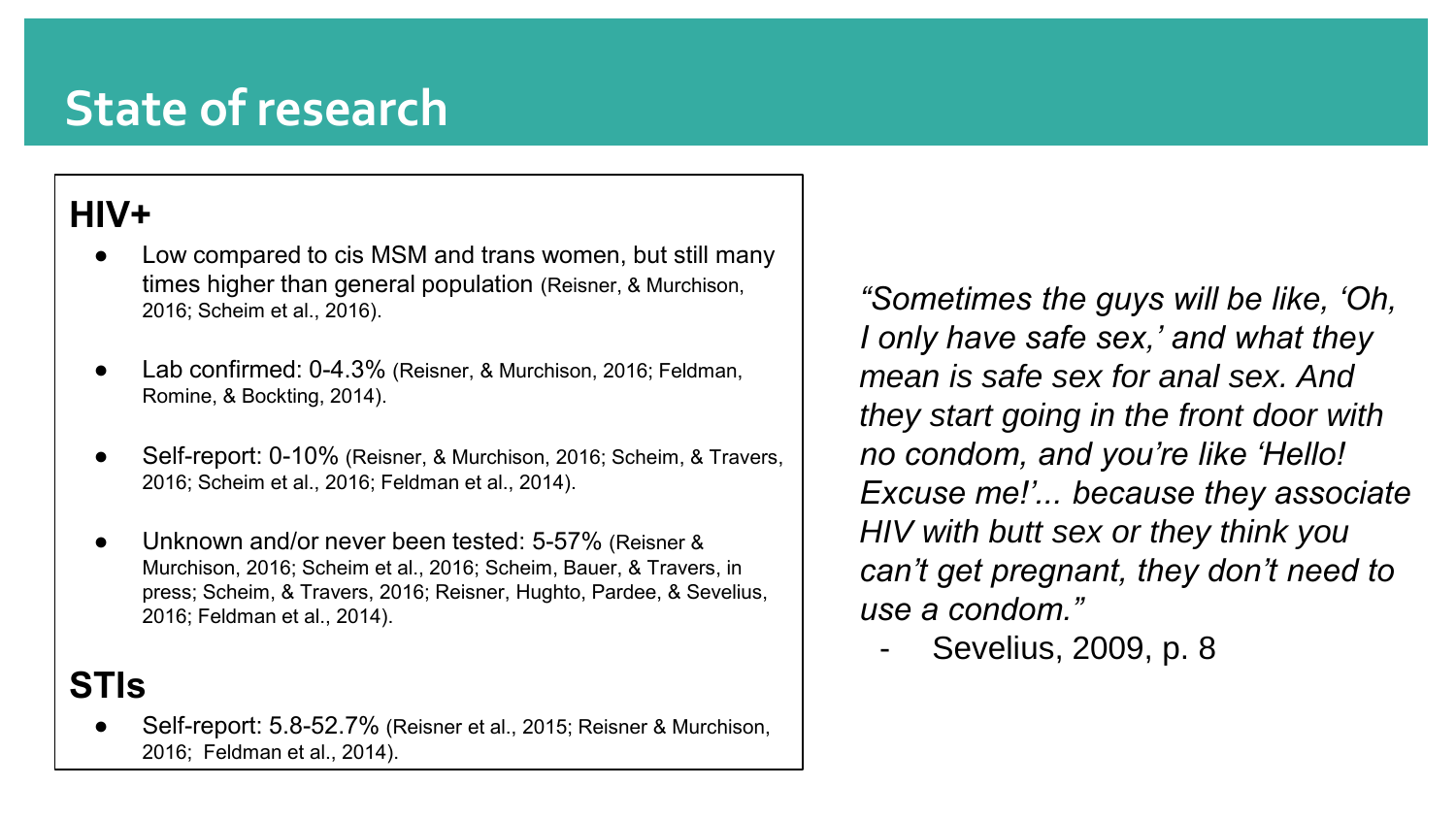#### **Institutional**

- Until 2013, the APA "held that 'virtually all [FTMs are] sexually attracted to females'" (Reisner, & Murchison, 2016, p. 3; Kenagy, & Hsieh, 2005).
- Most trans HIV research has been with transfeminine populations (Baral et al., 2013).
- Transmen typically excluded from drug efficacy and PREP trials and those enrolled sometimes miscategorized as 'female', or 'trans female' (Reisner, & Murchison, 2016; Rowniak, Chesla, Rose, & Holzemer, 2011).
- Very few public health campaigns with us in mind (Sevelius, 2009).
- Can be difficult to obtain HIV/STI testing from medical professionals who assume transmen are inherently low-risk (Kivisto, & Xaiver, 2016; Sevelius, 2009; Bauer, Redman, Bradley, & Scheim, 2013; Adams et al., 2008).

"*I took a certain pleasure in informing the gender clinic that even though their program told me I could not live as a gay man, It looks like I'm going to die like one*"

Lou Sullivan (Highleyman, 2008)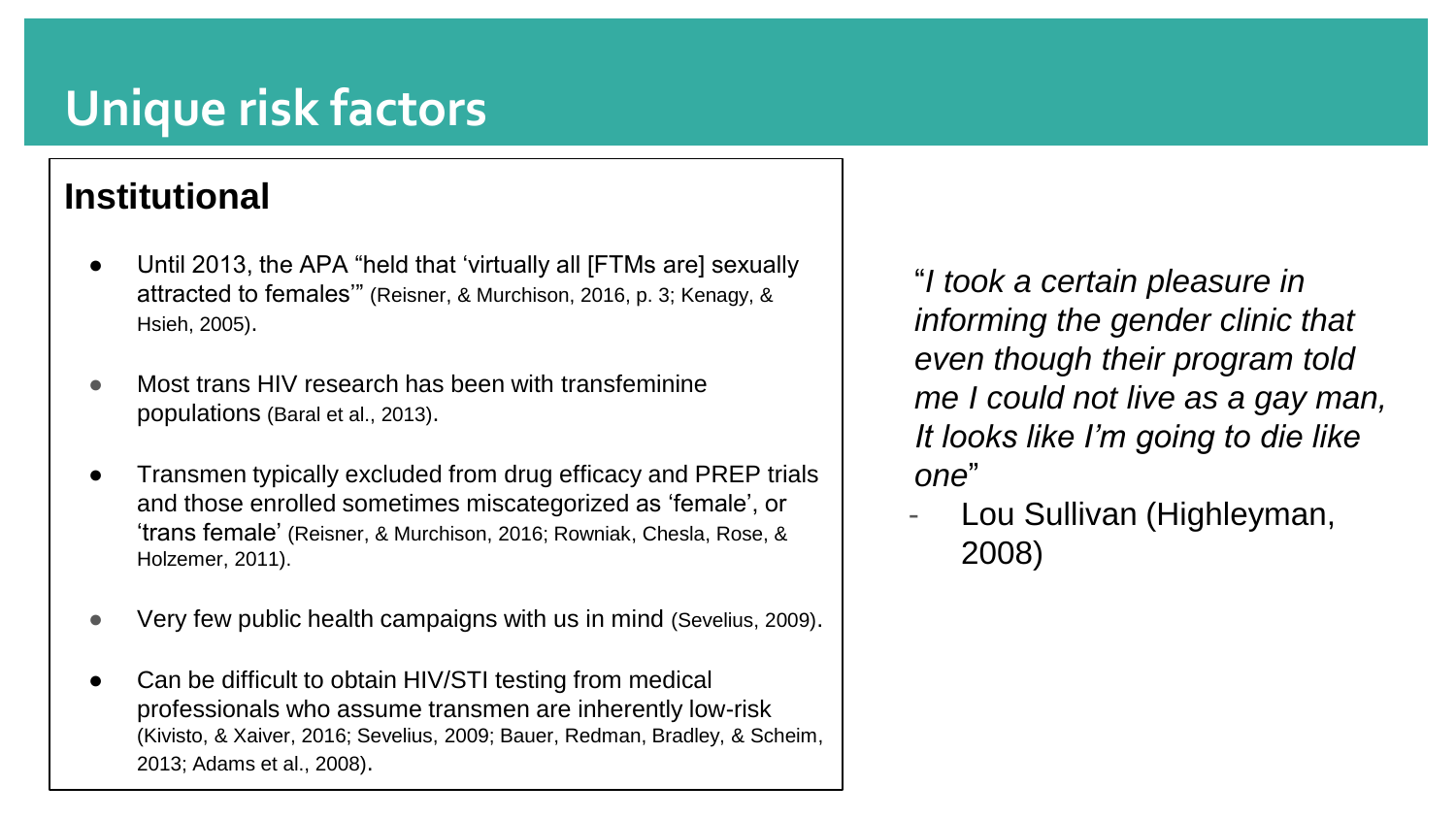#### **Behavioral**

- Sex work/transactional sex: 0-44% ever (Reisner, & Murchison, 2016).
- Evidence for (Sevelius, 2009) and against HRT increasing impulsive sexual behavior (Scheim et al., in press).
- Varying definitions of sexual risk behavior, but generally high (e.g. 7-69% engaged in fluid exchange genital-genital sex) (Reisner, & Murchison, 2016).
- Given the high degree of risk-taking sexual behavior among trans men it is possible "for the prevalence [of HIV] to increase over time" (Rowniak et al., 2011, p. 509; Reisner et al., 2016; Sevelius, 2009).

*"I think transguys have a gender role trigger. You can push them to do almost anything by questioning their gender role… I got pressured into a lot of stuff that I didn't want to do because I was told 'real gay men do it.' I had bad experienced… because people pressured me, and said, 'gay men don't do that.'"*

- Reisner, Perkovich, & Mimiaga, 2010, p. 507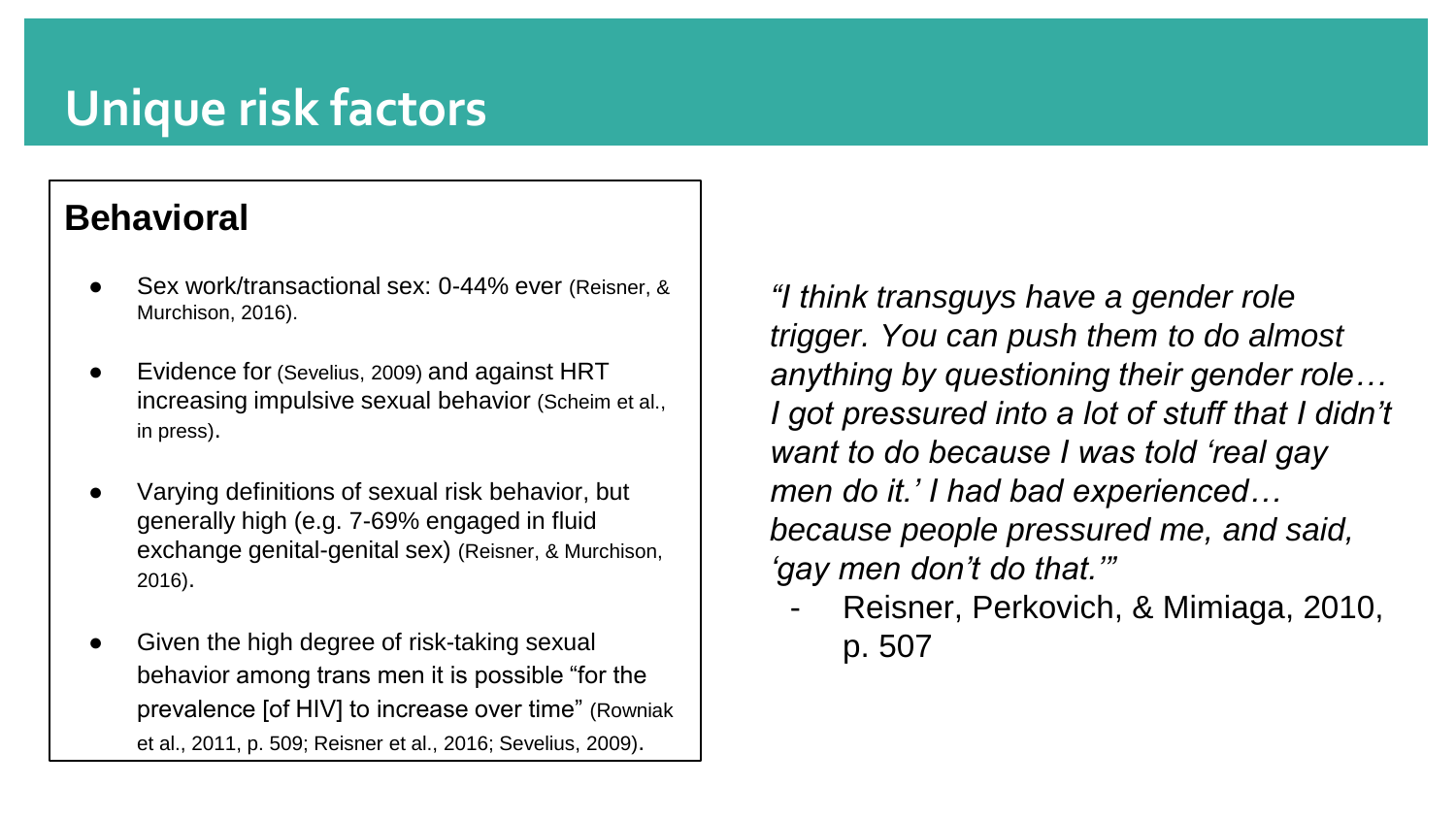### **Physiological**

- Hormonally altered physique
	- o Increased friction and bleeding caused by vaginal atrophy (Gorton, Buth, & Spade, 2005).
	- o Effectively protecting enlarged clitoris (Reisner, et al., 2010).
	- o Concentration of Tenofovir (PREP/HIV) lower in vaginal tissue and may take longer administration/more frequent dosing to become effective (Scheim, 2015).
- Surgically altered physique
	- o Transmission risks to/from neo-phallus/urethra (Reisner et al., 2010).
	- o Effectively protecting atypically placed urethral opening (Kivisto, & Xavier, 2016).
- **Natal** 
	- o Reduced rates of cervical screening among transmen (e.g. HPV) (Reisner, & Murchison, 2016).

*"I know many trans men who have been prescribed PrEP [sic] and told by their doctors that as long as they take it at least 4 times a week they won't get HIV, because that's what the data show in MSM populations. The pervasive presumption of ciscentricity… is putting us at greater risk."*

- *Gallagher, 2015*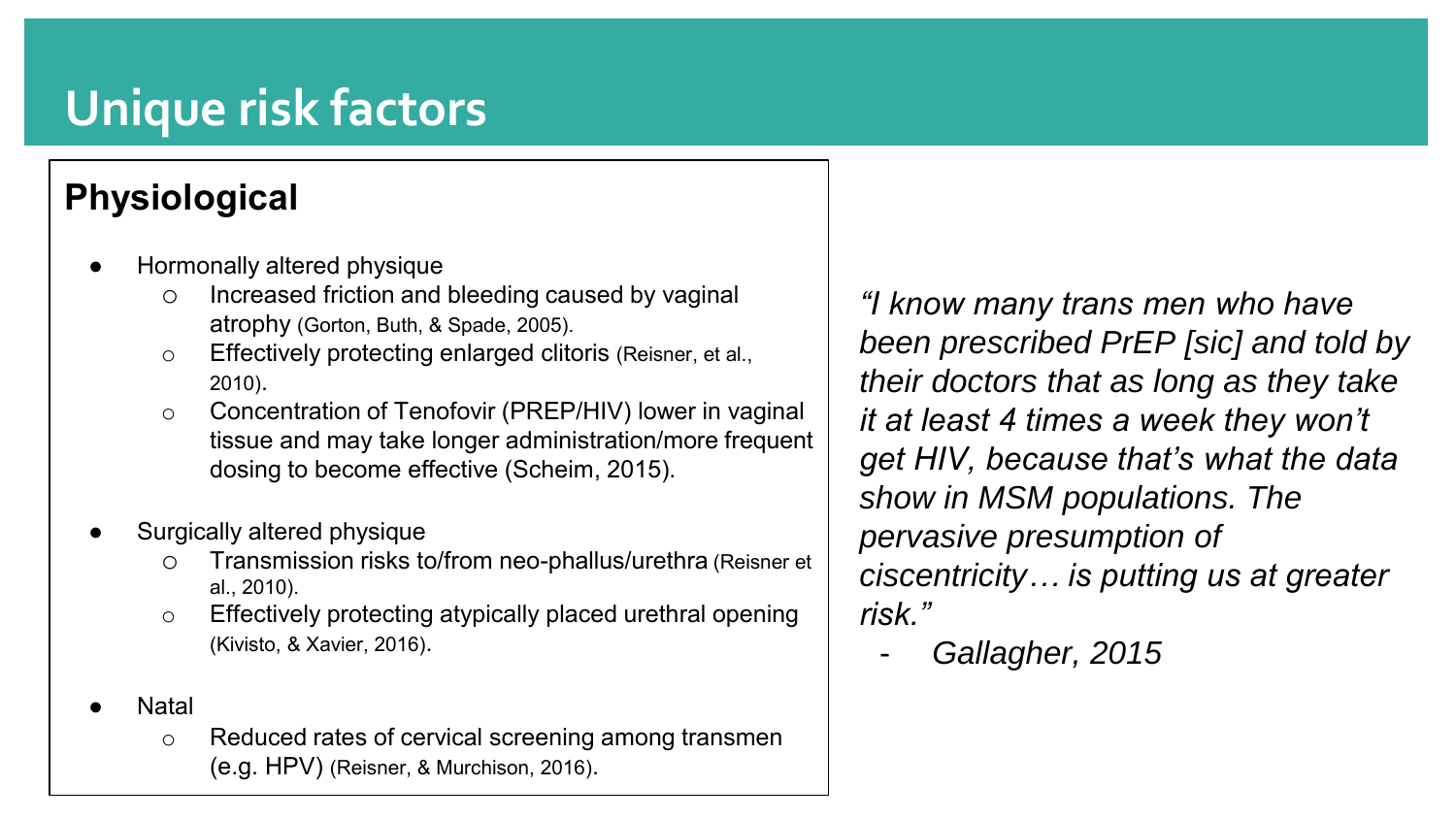### **Sociocultural**

- Negative healthcare experiences leading to medical refusal/avoidance (Reisner et al, 2010; Bauer, Scheim, Deutsch, & Massarella., 2014).
	- o 20% of trans people report ever avoiding ER care because of transphobia and 52% of those visiting an ER in their felt gender report trans-specific negative experiences (Bauer et al., 2013).
- Safer sex discussions tend to rest on the trans person. (Feldman et al., 2014).

"When we think of going to the doctor, there are all those barriers to getting to the doctor: making the appointment, walking to the doctor, physically getting inside the door…How do they handle having a male presentation but having female on the paperwork and you showing up for a pap smear? Each point is a potential barrier to Care."

- Torres et al., 2015, p. 4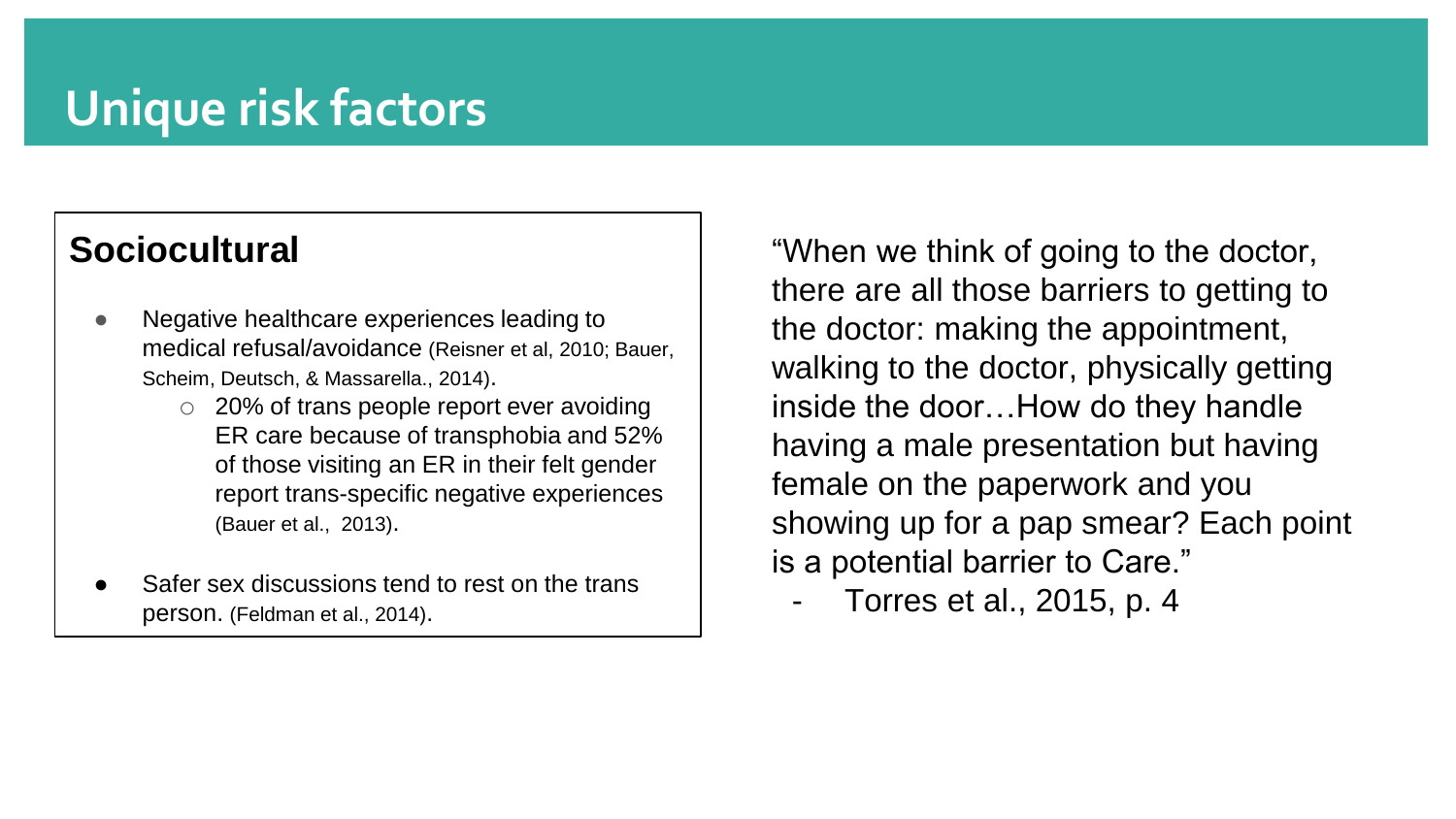### **Recommendations**

#### **Research and resources**

- HIV + and Gay/Bi/Queer TM, especially from outside high income countries/communities
- Sex work among TM
- How "psychosocial dynamics, particularly stigma and efforts to avoid rejection, can put [GBQTM] in gay communities at heightened risk for unsafe sexual encounters" (Reisner, & Murchison, 2016, p. 17).
- Sexual health materials that take into account trans men's bodies
- Inclusion of TM in HIV research such as drug trials

#### **Practice**

- Vaginal atrophy and it's management
- Differential effect of PREP on TM
- Equal access to PREP/PEP and HIV/STI testing
- Counter healthcare avoidance by making it more actively welcoming of TM

### **Engage transmen and their communities in these efforts**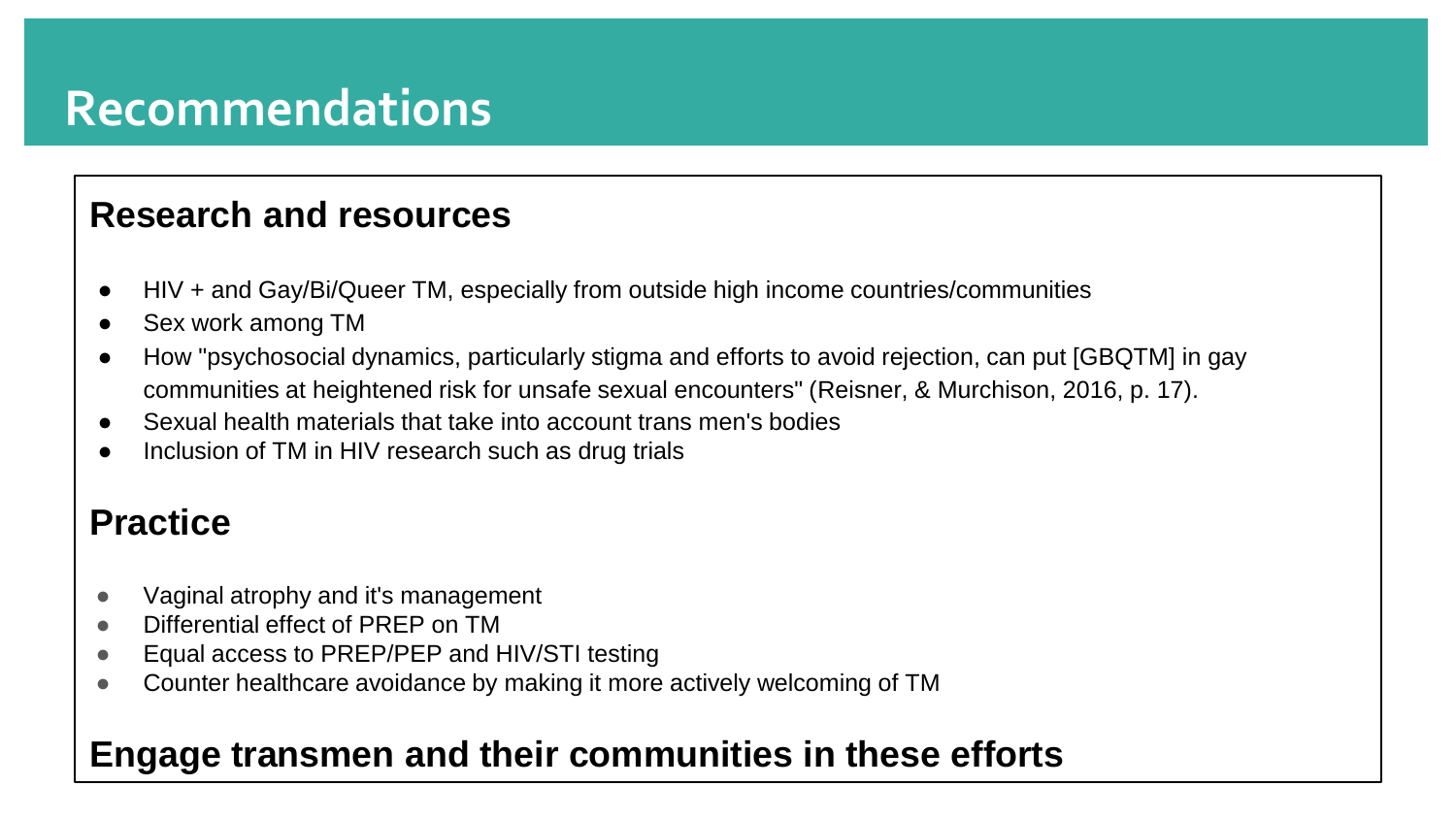### **Trans men specific resources**

- Pash.tm (Peer Advocacy Network for the Sexual Health of Trans Masculinities)  $\omega$ <https://www.afao.org.au/PASHtm>
- Dude Magazine @<https://dudemagazine.wordpress.com/download-issues/>
- PRIMED<sup>2</sup>: safer sex guide for trans men into men available for download or order  $@$ [www.queertransmen.org](http://www.queertransmen.org)
- Poz [trans men @ http://www.hivplusmag.com/stigma/2015/08/19/we-are-here-trans-men-and](http://www.hivplusmag.com/stigma/2015/08/19/we-are-here-trans-men-and-hiv)hiv
- Medical guidelines for the management of vaginal atrophy in transmen  $@$ <http://transhealth.ucsf.edu/trans?page=guidelines-pain-transmen>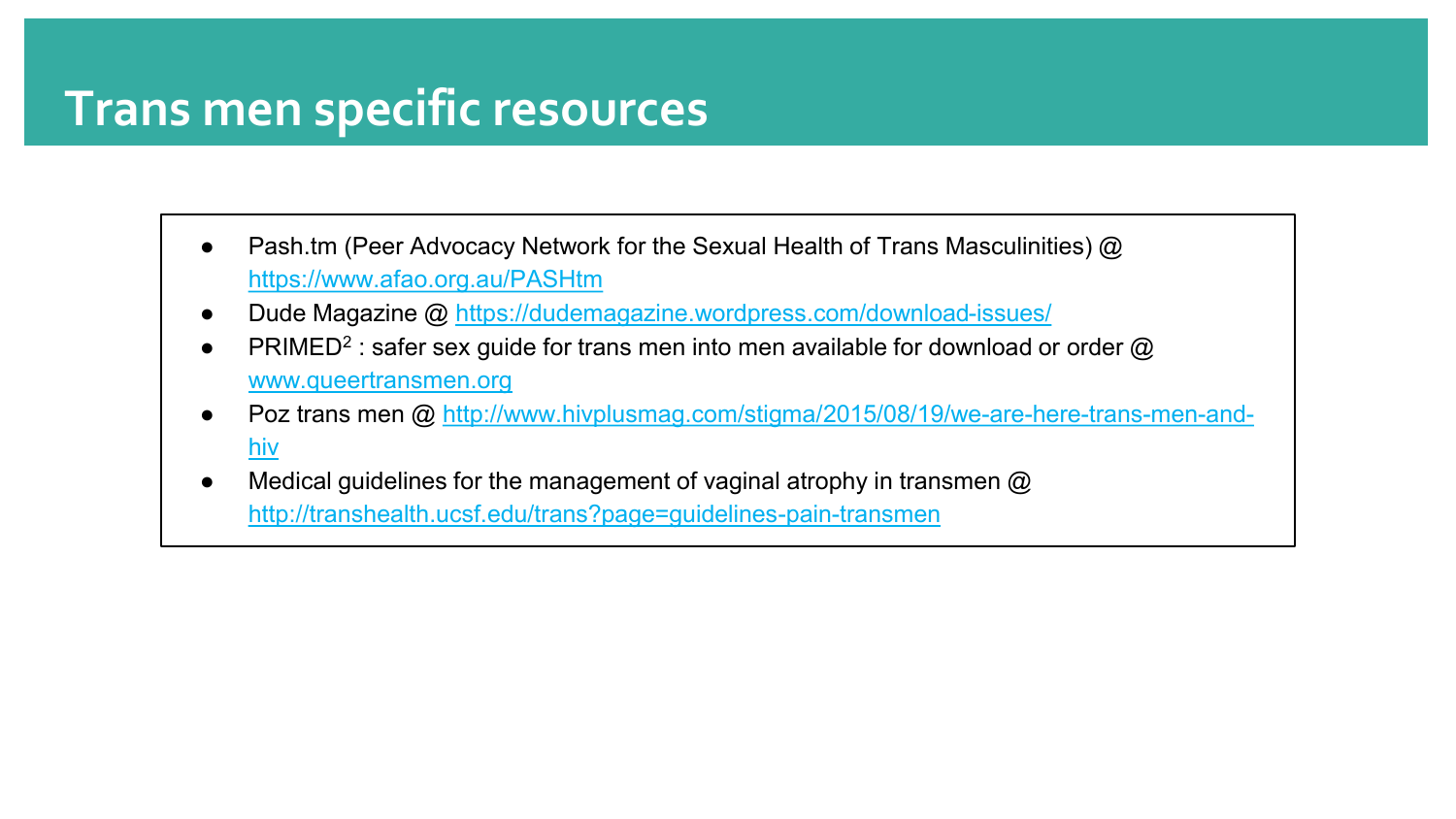A trans man calls your organization to ask if you provide HIV/STI testing on site. He explains that he attempted to access testing at a local sexual health clinic, but that he left the clinic before receiving the tests. He explained that he is visibly trans, and that when he arrived at the clinic, the receptionist loudly asked him how he identified his gender. Next, he met with a nurse and explained that he was very worried about a recent incident of condomless sex with a man of unknown HIV status. The nurse responded, "well, for gay men this kind of exposure might be high risk, but in your case the chances are very slim". Feeling humiliated and invalidated, he walked out.

How would you respond and provide support to this individual?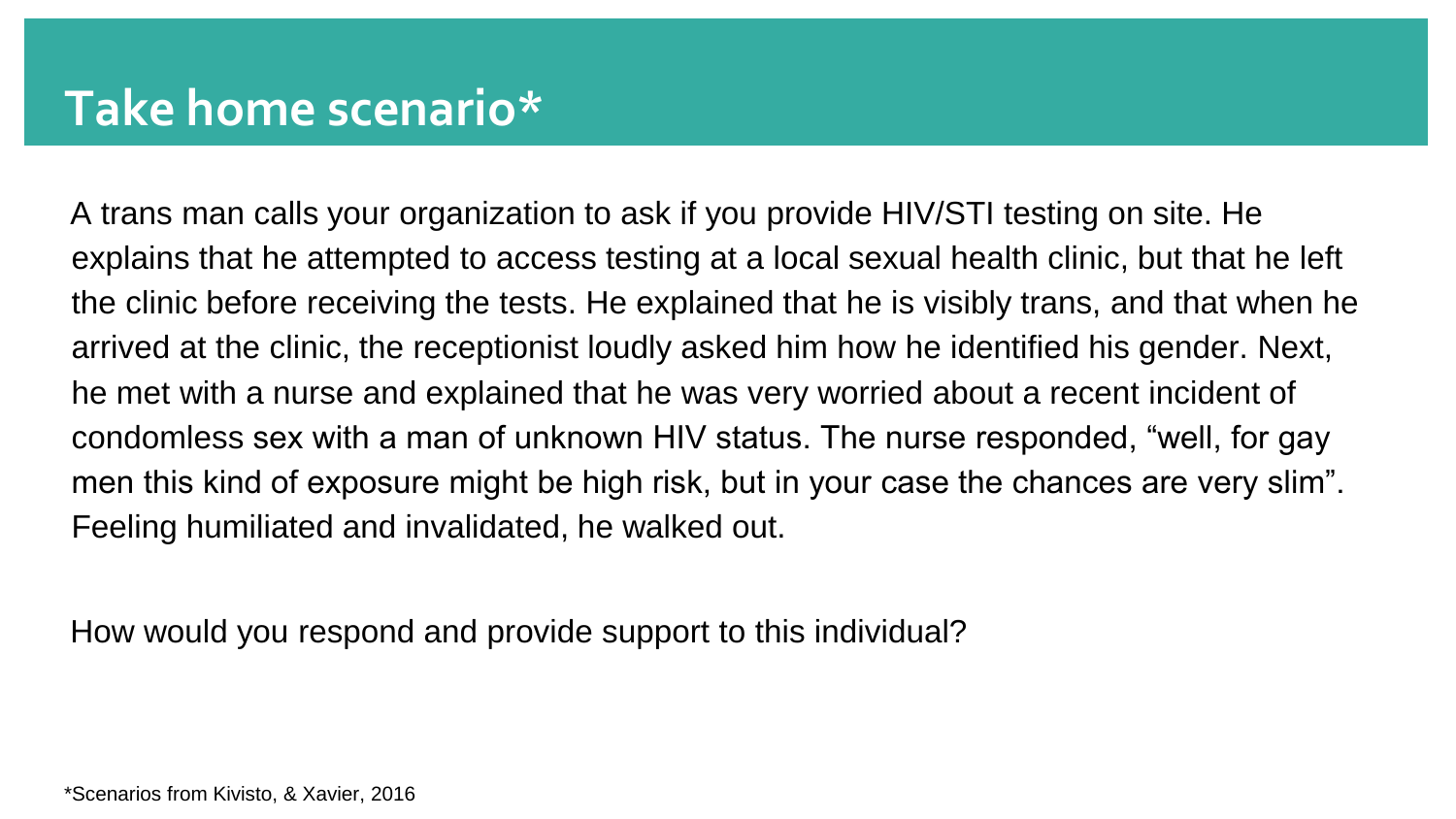Copies of *Primed* are available in your agency waiting area. One afternoon while you are walking by, you overhear a few men discussing the resource while waiting for appointments. The waiting room is very busy, and other people are overhearing the conversation. One of men says "They still look like girls to me. Why don't they stick to dating lesbians?" The other men in the conversation nod in agreement.

Would you intervene? If so, how?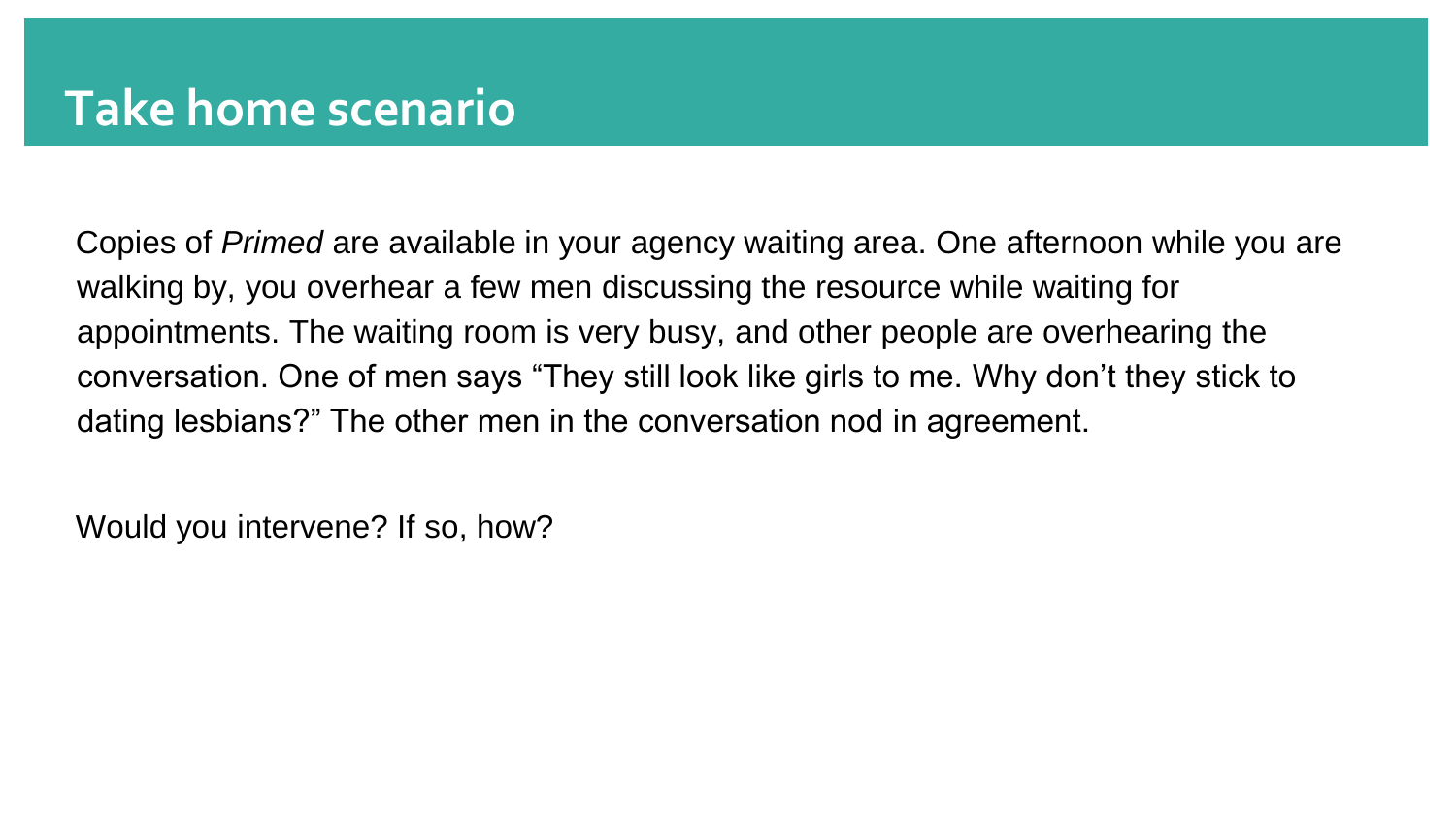You are hosting a 6-week discussion group on sexual health and pleasure for gay and bi men. In collaboration with a group of volunteers, you have developed a curriculum for the group, including sessions on PrEP and PEP, condoms, substance use & sex, anal health, and erectile difficulties.

A few weeks before the group begins, you receive a call from a trans man, who asks if he is welcome to participate, and whether or not the group discussion topics will be transinclusive. You set up a meeting with the volunteers to discuss. You all agree that trans men are welcome to participate, but are unsure how to adapt the curriculum to be inclusive. Some of the volunteers think the curriculum should remain as is, because most participants will not be trans. Others argue that sessions on erectile difficulties, for instance, might make the trans man uncomfortable.

How might you respond? Would you adapt the curriculum, and how?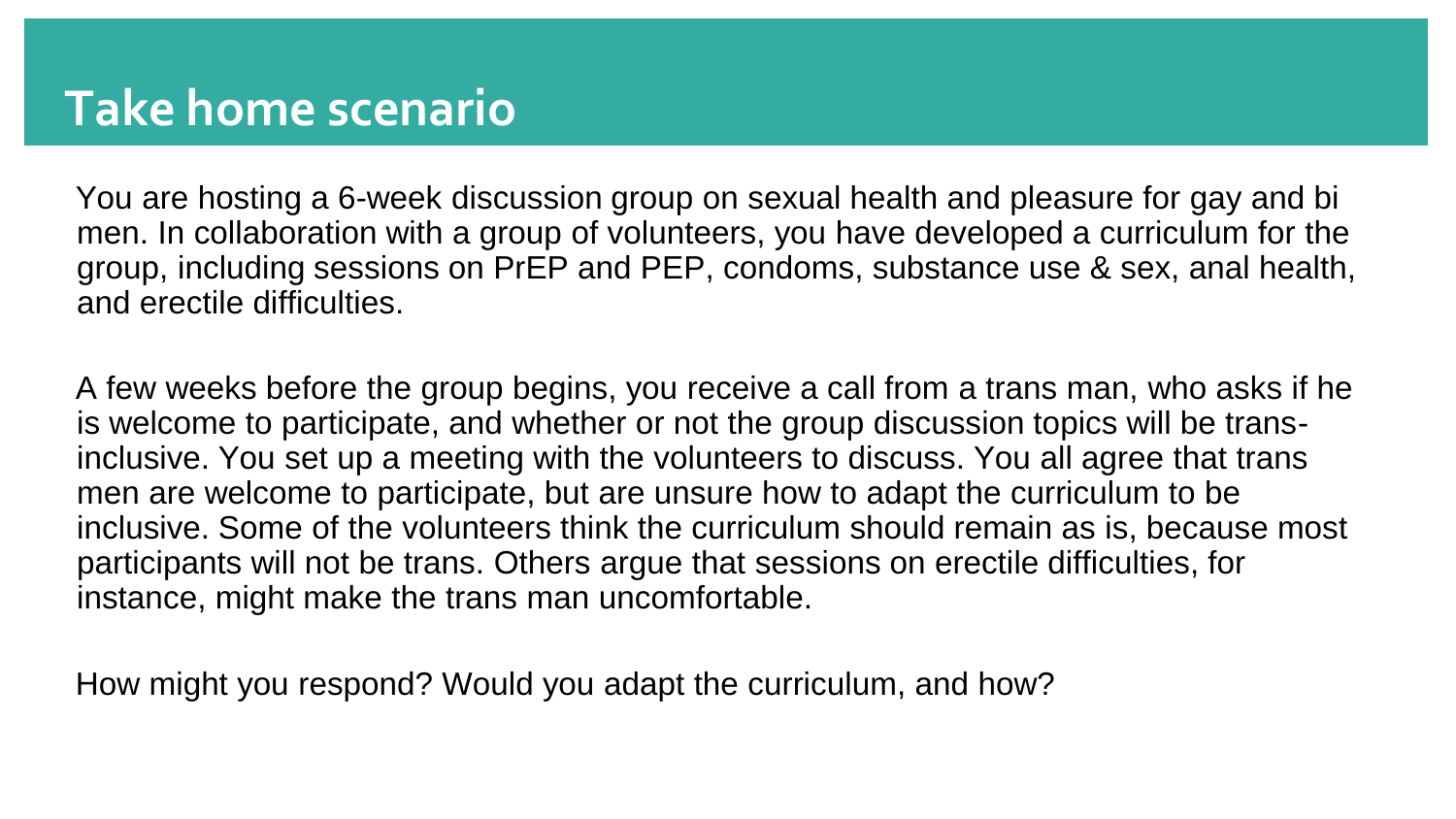### **References**

Adams, A., Lundie, M., Marshall, Z., Pires, R., Scanlon, K., Scheim, A.I.M., & Smith, T. (2008). *Getting primed: Informing HIV prevention with gay/bi/queer trans men in Ontario*. Toronto, Canada: AIDS Bureau, & Ontario Ministry of Health and Long-Term Care. Retrieved from [http://www.actoronto.ca/research.nsf/pages/gettingprimed/\\$file/Getting%20primed%20-%20informing%20HIV%20prevention%20with%20gay-bi](http://www.actoronto.ca/research.nsf/pages/gettingprimed/$file/Getting%20primed%20-%20informing%20HIV%20prevention%20with%20gay-bi-queer%20trans%20men%20in%20Ontario.pdf)queer%20trans%20men%20in%20Ontario.pdf

Baral, S.D., Poteat, T., Stromdahl, S., Wirtz, A.I., Guadamuz, T.E., & Beyer, C. (2013). Worldwide burden of HIV in transgender women: A systematic review and meta-analysis. *The Lancet Infectious Diseases*, 13, p. 214-222.

Bauer, G.R., Travers, R., Scanlon, K., Coleman, T.A. (2012). High heterogeneity of HIV-related sexual risk among transgender people in Ontario, Canada: A province-wide respondent-driven sampling survey. *BMC Public Health*, 12(292).

Bauer, G.R., Redman, N., Bradley, K., Scheim, A.I. (2013). Sexual health of trans men who are gay, bisexual, or who have sex with men: Results from Ontario, Canada. *International Journal of Transgenderism*. 14(2).

Bauer, G.R., Scheim, A.I., Deutsch, M.B., & Massarella, C. (2014). Reported emergency department avoidance, use, and experiences of transgender persons in Ontario, Canada: Results from a respondent-driven sampling surgery. *Annals of Emergency Medicine*, 63, p. 713-720.

Ermac, R. (2015, Aug 19). We are here: Trans men and HIV. HIV Plus Mag. Retrieved from http://www.hivplusmag.com/stigma/2015/08/19/we-are-heretrans-men-and-hiv.

Feldman, J., Romine, R.S., & Bockting, W.O. (2014). HIV risk behaviors in the U.S. transgender population: Prevalence and predictors in a large internet sample. *Journal of Homosexuality*, 61(11), p. 1558-1588.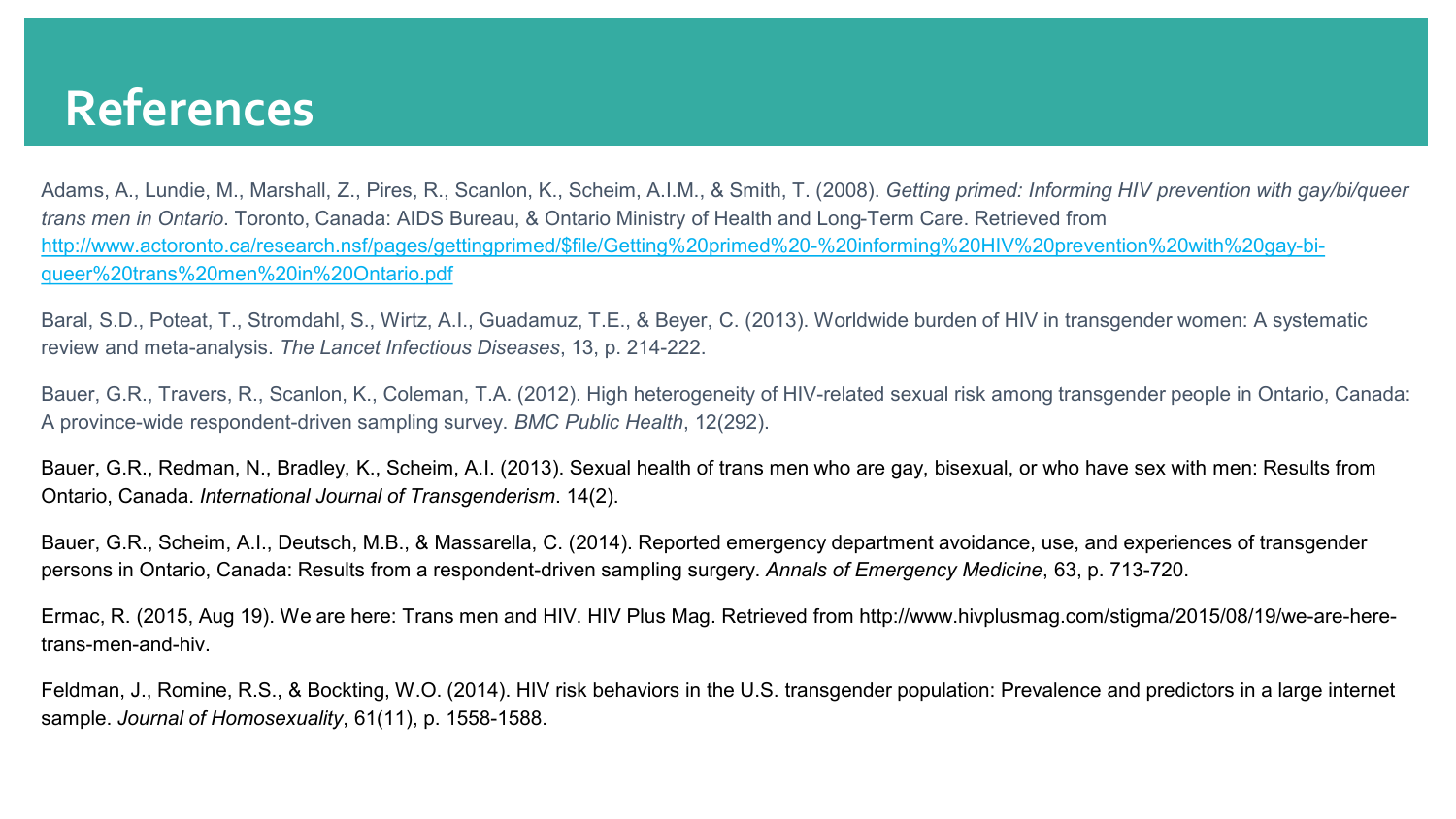### **References**

Gallagher, B. (2015, June 2). Re: 3 things to keep in mind about trans (men's) inclusion in HIV prevention research. Retrieved from <http://blog.catie.ca/2015/05/19/3-things-to-keep-in-mind-about-trans-mens-inclusion-in-hiv-prevention-research/>

Gorton, R.N., Buth, J., & Spade, D. (2005). *Medical therapy and health maintenance for transgender men: A guide for health care providers*. San Francisco, CA: Lyon-Martin Women's Health Services.

Highleyman, L. (2008). Who was Lou Sullivan. *Seattle Gay News*, 36(8). Retrieved from http://www.webcitation.org/6cnXAzlHG.

Kivisto, A., & Xavier, J. (2016). *TMSM: Sexual health needs of trans men who have sex with men* [PowerPoint slides].

Kenagy, G.P., & Hsieh, C. (2005). The risk less known: Female-to-male transgender persons' vulnerability of HIV infection. *AIDS Care,* 17(2), p. 195-207.

Obedin-Maliver, J. (2016). Pelvic pain and persistent menses in transgender men. *Centre of Excellence for Transgender Health*. Retrieved from <http://transhealth.ucsf.edu/trans?page=guidelines-pain-transmen>

Reisner, S.L., Hughto, W.J.M., Pardee, D., Sevelius, J. (2016). Syndemics and gender affirmation: HIV sexual risk in female-to-male trans masculine adults reporting sexual contact with cisgender males. *International Journal of STD & AIDS*, 27(11).

Reisner, S.L., & Murchison, G.R. (2016). A global research synthesis of HIV and STI biobehavioural risks in female-to-male transgender adults. *Global Public Health*, 11(7-8), p. 866-887.

Reisner, S.L., Perkovich, B., & Mimiaga, M.J. (2010). A mixed methods study of the sexual health needs of New England transmen who have sex with nontransgender men, *AIDS Patient Care and STDs*, 24(8).